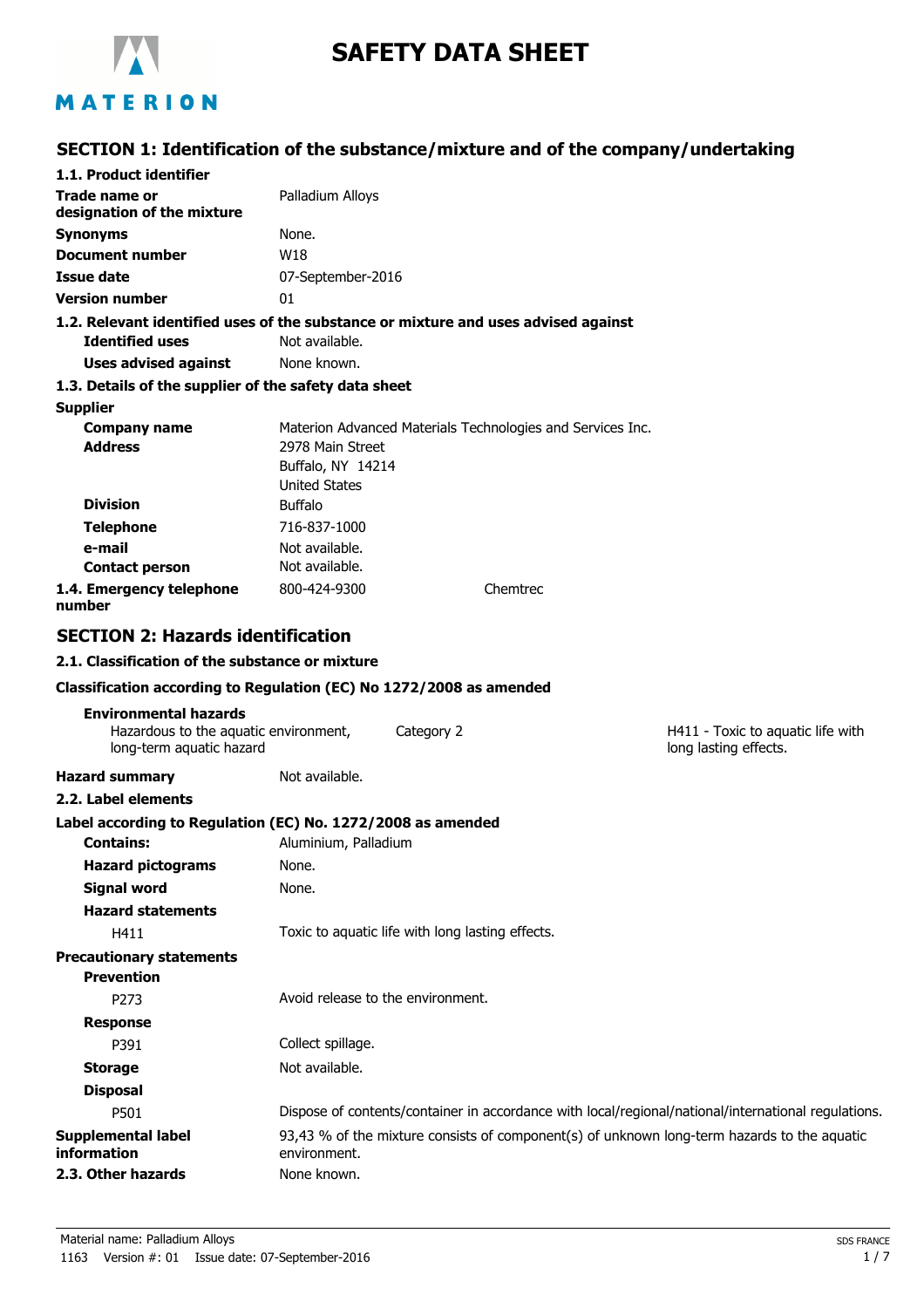### **SECTION 3: Composition/information on ingredients**

#### **3.2. Mixtures**

**needed**

#### **General information**

| <b>Chemical name</b>                                                                                             | $\frac{0}{0}$                                      | CAS-No. / EC<br>No. | <b>REACH Registration No.</b> | <b>INDEX No.</b> | <b>Notes</b> |
|------------------------------------------------------------------------------------------------------------------|----------------------------------------------------|---------------------|-------------------------------|------------------|--------------|
| Palladium                                                                                                        | $90 - 95$                                          | 7440-05-3           |                               |                  |              |
|                                                                                                                  |                                                    | 231-115-6           |                               |                  |              |
| <b>Classification:</b>                                                                                           |                                                    |                     |                               |                  |              |
| Aluminium                                                                                                        | $3 - 10$                                           | 7429-90-5           |                               |                  |              |
|                                                                                                                  |                                                    | 231-072-3           |                               |                  |              |
| <b>Classification:</b>                                                                                           | Aquatic Acute 1; H400, Aquatic Chronic 1; H410     |                     |                               |                  |              |
| <b>General information</b><br>4.1. Description of first aid measures<br><b>Inhalation</b><br><b>Skin contact</b> | Not available.<br>Not available.<br>Not available. |                     |                               |                  |              |
| Eye contact                                                                                                      | Not available.                                     |                     |                               |                  |              |
| <b>Ingestion</b>                                                                                                 | Not available.                                     |                     |                               |                  |              |
| 4.2. Most important<br>symptoms and effects, both<br>acute and delayed                                           | Not available.                                     |                     |                               |                  |              |
| 4.3. Indication of any<br>immediate medical attention<br>and special treatment                                   | Not available.                                     |                     |                               |                  |              |

#### **SECTION 5: Firefighting measures**

| <b>General fire hazards</b>                                                                | Not available. |
|--------------------------------------------------------------------------------------------|----------------|
| 5.1. Extinguishing media<br><b>Suitable extinguishing</b><br>media                         | Not available. |
| Unsuitable extinguishing<br>media                                                          | Not available. |
| 5.2. Special hazards arising<br>from the substance or<br>mixture                           | Not available. |
| 5.3. Advice for firefighters<br><b>Special protective</b><br>equipment for<br>firefighters | Not available. |

#### **SECTION 6: Accidental release measures**

#### **6.1. Personal precautions, protective equipment and emergency procedures**

| For non-emergency<br>personnel                               | Not available. |
|--------------------------------------------------------------|----------------|
| For emergency<br>responders                                  | Not available. |
| 6.2. Environmental<br>precautions                            | Not available. |
| 6.3. Methods and material for<br>containment and cleaning up | Not available. |
| 6.4. Reference to other<br>sections                          | Not available. |

### **SECTION 7: Handling and storage**

| 7.1. Precautions for safe | Not available. |
|---------------------------|----------------|
| handling                  |                |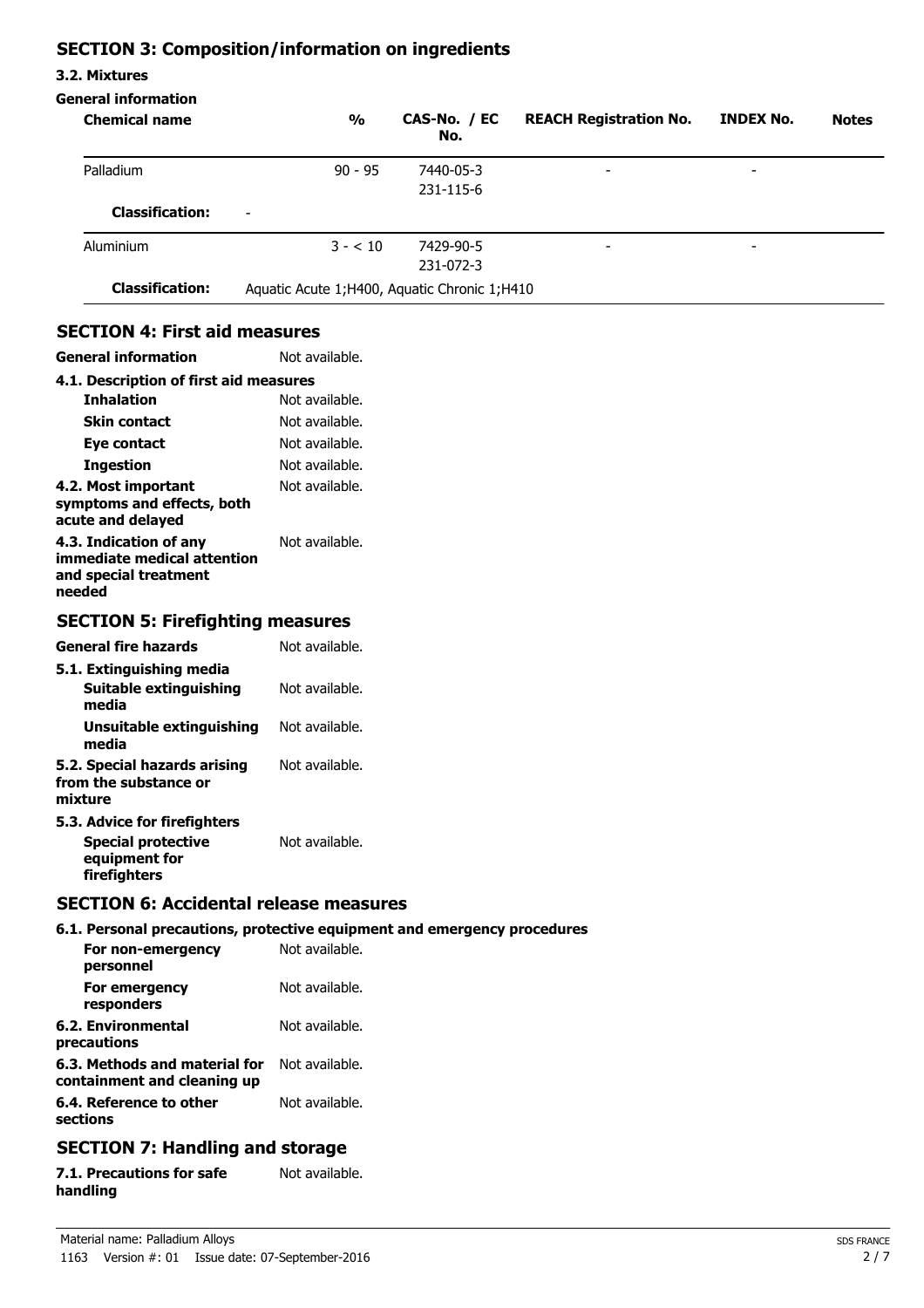**7.3. Specific end use(s)** Not available.

## **SECTION 8: Exposure controls/personal protection**

#### **8.1. Control parameters**

#### **Occupational exposure limits**

| <b>Components</b>                                    | <b>Type</b>                                                           | France. Threshold Limit Values (VLEP) for Occupational Exposure to Chemicals in France, INRS ED 984<br><b>Value</b> | <b>Form</b>            |
|------------------------------------------------------|-----------------------------------------------------------------------|---------------------------------------------------------------------------------------------------------------------|------------------------|
| Aluminium (CAS 7429-90-5)                            | <b>VME</b>                                                            | $5 \text{ mg/m}$<br>$5 \text{ mg/m}$<br>$10$ mg/m $3$                                                               | Dust.<br>Welding fume. |
| <b>Biological limit values</b>                       | No biological exposure limits noted for the ingredient(s).            |                                                                                                                     |                        |
| <b>Recommended monitoring</b><br>procedures          | Not available.                                                        |                                                                                                                     |                        |
| <b>Derived no effect levels</b><br>(DNELs)           | Not available.                                                        |                                                                                                                     |                        |
| <b>Predicted no effect</b><br>concentrations (PNECs) | Not available.                                                        |                                                                                                                     |                        |
| 8.2. Exposure controls                               |                                                                       |                                                                                                                     |                        |
| <b>Appropriate engineering</b><br><b>controls</b>    | Not available.                                                        |                                                                                                                     |                        |
|                                                      | Individual protection measures, such as personal protective equipment |                                                                                                                     |                        |
| <b>General information</b>                           | Not available.                                                        |                                                                                                                     |                        |
| <b>Eye/face protection</b>                           | Not available.                                                        |                                                                                                                     |                        |
| <b>Skin protection</b>                               |                                                                       |                                                                                                                     |                        |
| - Hand protection                                    | Not available.                                                        |                                                                                                                     |                        |
| - Other                                              | Not available.                                                        |                                                                                                                     |                        |
| <b>Respiratory protection</b>                        | Not available.                                                        |                                                                                                                     |                        |
| <b>Thermal hazards</b>                               | Not available.                                                        |                                                                                                                     |                        |
| <b>Hygiene measures</b>                              | Not available.                                                        |                                                                                                                     |                        |
| <b>Environmental exposure</b><br>controls            | Not available.                                                        |                                                                                                                     |                        |
| <b>SECTION 9: Physical and chemical properties</b>   |                                                                       |                                                                                                                     |                        |

#### **9.1. Information on basic physical and chemical properties**

#### **Appearance**

| <b>Physical state</b>                                   | Solid.                        |
|---------------------------------------------------------|-------------------------------|
| Form                                                    | Not available.                |
| Colour                                                  | Not available.                |
| Odour                                                   | Not available.                |
| <b>Odour threshold</b>                                  | Not available.                |
| рH                                                      | Not available.                |
| <b>Melting point/freezing point</b>                     | 660 °C (1220 °F) estimated    |
| <b>Initial boiling point and</b><br>boiling range       | 2327 °C (4220,6 °F) estimated |
| Flash point                                             | Not available.                |
| <b>Evaporation rate</b>                                 | Not available.                |
| <b>Flammability (solid, gas)</b>                        | Not available.                |
| Upper/lower flammability or explosive limits            |                               |
| <b>Flammability limit - lower</b> Not available.<br>(%) |                               |
| <b>Flammability limit -</b><br>upper $(\%)$             | Not available.                |
| Vapour pressure                                         | 0,00001 hPa estimated         |
| <b>Vapour density</b>                                   | Not available.                |
|                                                         |                               |

Material name: Palladium Alloys SDS FRANCE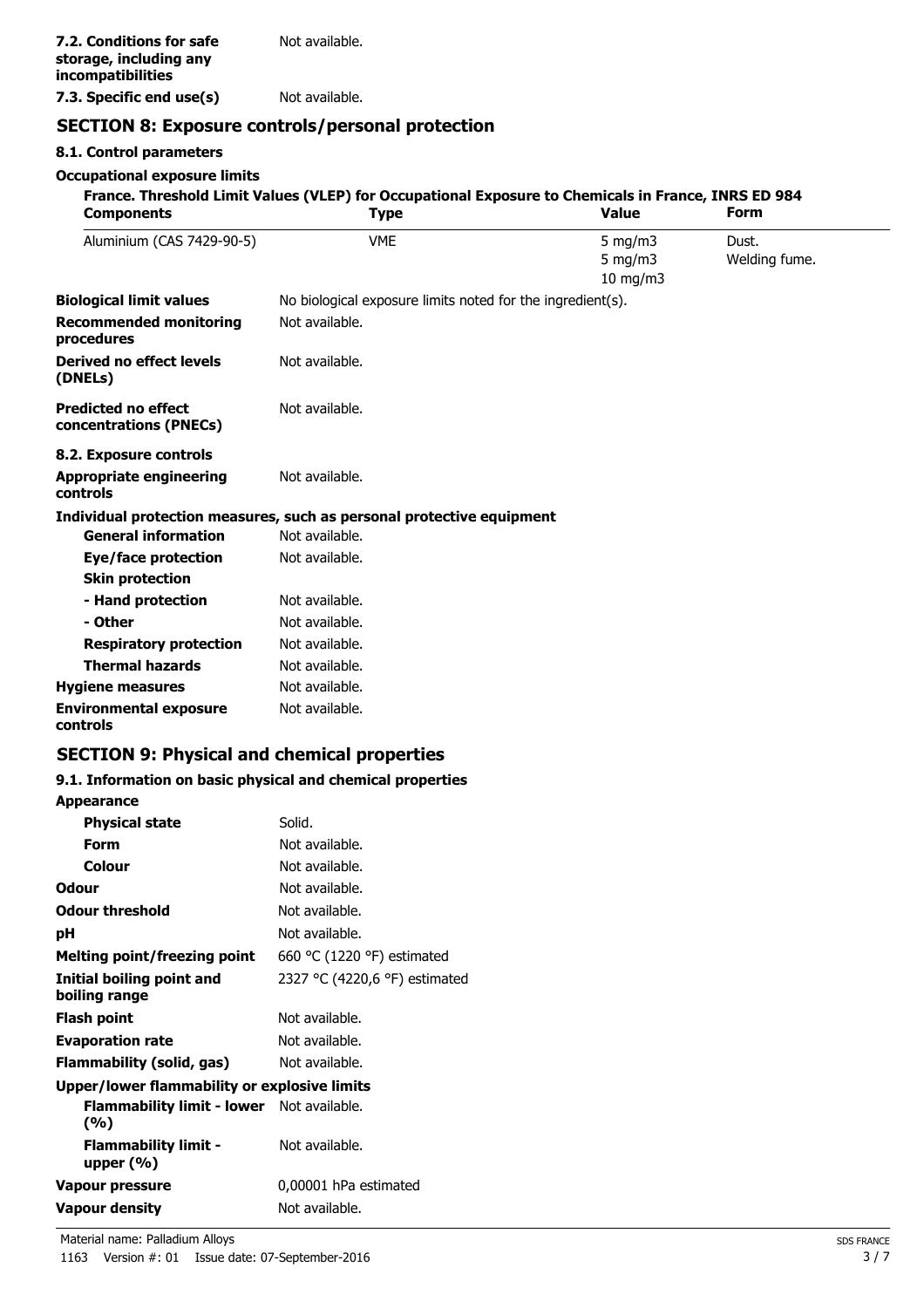| <b>Relative density</b>                           | Not available.        |
|---------------------------------------------------|-----------------------|
| Solubility(ies)                                   |                       |
| Solubility (water)                                | Not available.        |
| Solubility (other)                                | Not available.        |
| <b>Partition coefficient</b><br>(n-octanol/water) | Not available.        |
| <b>Auto-ignition temperature</b>                  | Not available.        |
| <b>Decomposition temperature</b>                  | Not available.        |
| Viscosity                                         | Not available.        |
| <b>Explosive properties</b>                       | Not available.        |
| Oxidising properties                              | Not available.        |
| 9.2. Other information                            |                       |
| Density                                           | 11,41 g/cm3 estimated |
| <b>Specific gravity</b>                           | 11,41 estimated       |

## **SECTION 10: Stability and reactivity**

| 10.1. Reactivity                            | Not available. |
|---------------------------------------------|----------------|
| 10.2. Chemical stability                    | Not available. |
| 10.3. Possibility of hazardous<br>reactions | Not available. |
| 10.4. Conditions to avoid                   | Not available. |
| 10.5. Incompatible materials                | Not available. |
| 10.6. Hazardous<br>decomposition products   | Not available. |

## **SECTION 11: Toxicological information**

| <b>General information</b>                            | Not available.                |
|-------------------------------------------------------|-------------------------------|
| Information on likely routes of exposure              |                               |
| <b>Inhalation</b>                                     | Not available.                |
| <b>Skin contact</b>                                   | Not available.                |
| Eye contact                                           | Not available.                |
| <b>Ingestion</b>                                      | Not available.                |
| <b>Symptoms</b>                                       | Not available.                |
| 11.1. Information on toxicological effects            |                               |
| <b>Acute toxicity</b>                                 | No data available.            |
| <b>Skin corrosion/irritation</b>                      | Not available.                |
| Serious eye damage/eye<br>irritation                  | Not available.                |
| <b>Respiratory sensitisation</b>                      | Not available.                |
| <b>Skin sensitisation</b>                             | Not available.                |
| <b>Germ cell mutagenicity</b>                         | Not available.                |
| Carcinogenicity                                       | Not available.                |
| <b>Reproductive toxicity</b>                          | Not available.                |
| Specific target organ toxicity<br>- single exposure   | Not available.                |
| Specific target organ toxicity<br>- repeated exposure | Not available.                |
| <b>Aspiration hazard</b>                              | Not available.                |
| Mixture versus substance<br>information               | Not available.                |
| <b>Other information</b>                              | Not available.                |
| .<br>CECTION 19. E.J.                                 | والمستحدث والمتاريخ والمتاريخ |

### **SECTION 12: Ecological information**

| 12.1. Toxicity                         | No toxicity data noted for the ingredient(s). |
|----------------------------------------|-----------------------------------------------|
| 12.2. Persistence and<br>degradability | Not available.                                |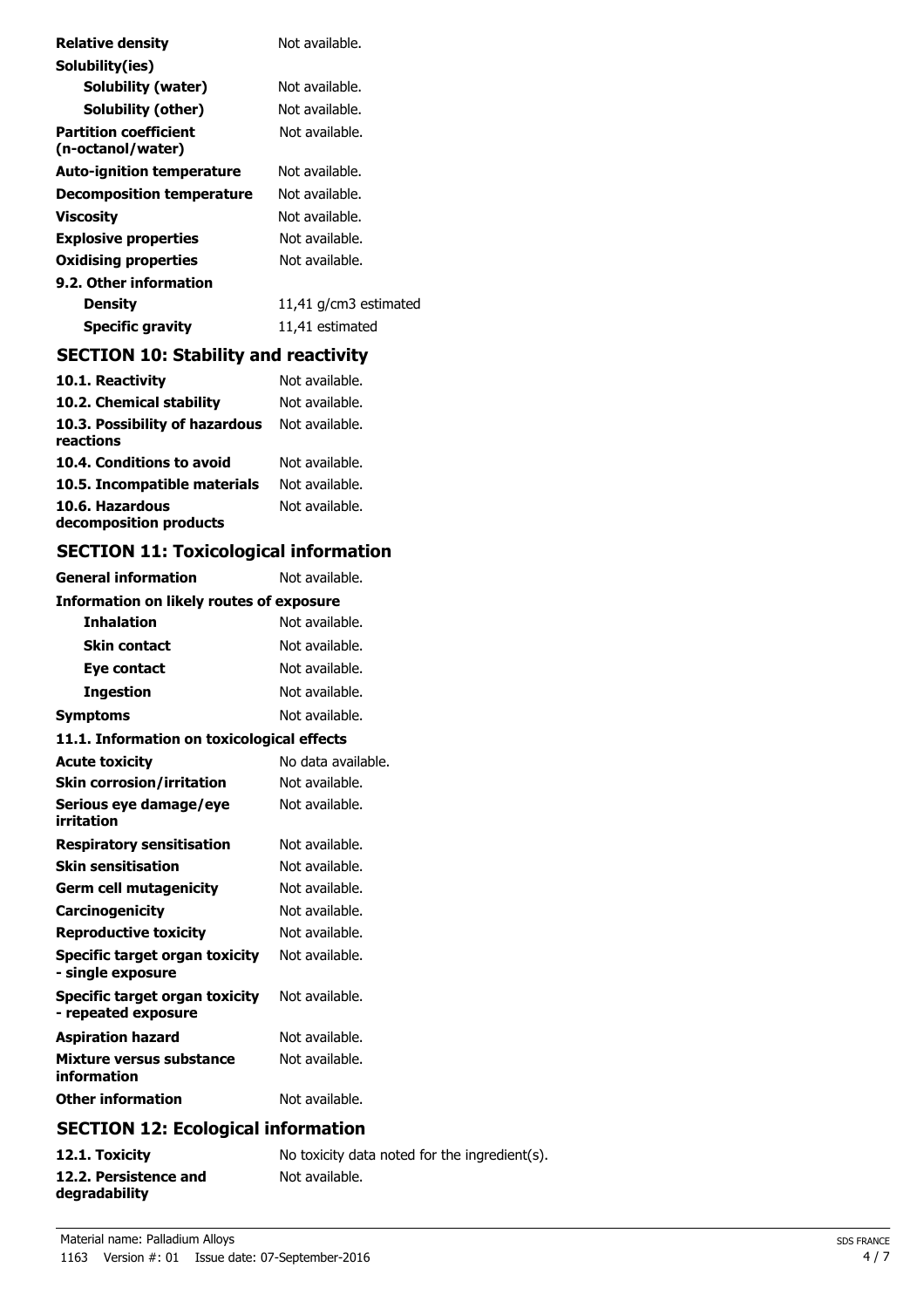| 12.3. Bioaccumulative<br>potential                        | Not available.                          |
|-----------------------------------------------------------|-----------------------------------------|
| <b>Partition coefficient</b><br>n-octanol/water (log Kow) | Not available.                          |
| <b>Bioconcentration factor (BCF)</b>                      | Not available.                          |
| 12.4. Mobility in soil                                    | Not available.                          |
| 12.5. Results of PBT<br>and vPvB<br>assessment            | Not a PBT or vPvB substance or mixture. |
| 12.6. Other adverse effects                               | Not available.                          |

## **SECTION 13: Disposal considerations**

| 13.1. Waste treatment methods |                |
|-------------------------------|----------------|
| Residual waste                | Not available. |
| <b>Contaminated packaging</b> | Not available. |
| EU waste code                 | Not available. |

## **SECTION 14: Transport information**

| <b>ADR</b>                            |                                                    |  |
|---------------------------------------|----------------------------------------------------|--|
| 14.1. UN number                       | UN3077                                             |  |
| 14.2. UN proper shipping<br>name      | Environmentally hazardous substance, solid, n.o.s. |  |
| 14.3. Transport hazard class(es)      |                                                    |  |
| <b>Class</b>                          | 9                                                  |  |
| <b>Subsidiary risk</b>                | $\overline{\phantom{0}}$                           |  |
| Label(s)                              | 9                                                  |  |
| Hazard No. (ADR)                      | 90                                                 |  |
| <b>Tunnel restriction</b>             | F.                                                 |  |
| code                                  |                                                    |  |
| 14.4. Packing group                   | Ш                                                  |  |
| 14.5. Environmental                   | No.                                                |  |
| hazards                               |                                                    |  |
| 14.6. Special precautions             | Not available.                                     |  |
| for user                              |                                                    |  |
| RID                                   |                                                    |  |
| 14.1. UN number                       | <b>UN3077</b>                                      |  |
| 14.2. UN proper shipping              | Environmentally hazardous substance, solid, n.o.s. |  |
| name                                  |                                                    |  |
| 14.3. Transport hazard class(es)      |                                                    |  |
| Class                                 | 9                                                  |  |
| <b>Subsidiary risk</b>                | $\overline{\phantom{0}}$                           |  |
| Label(s)                              | 9                                                  |  |
| 14.4. Packing group                   | Ш                                                  |  |
| 14.5. Environmental                   | No.                                                |  |
| hazards                               | Not available.                                     |  |
| 14.6. Special precautions<br>for user |                                                    |  |
| <b>ADN</b>                            |                                                    |  |
| 14.1. UN number                       | UN3077                                             |  |
| 14.2. UN proper shipping              | Environmentally Hazardous Solid, N.o.s.            |  |
| name                                  |                                                    |  |
| 14.3. Transport hazard class(es)      |                                                    |  |
| <b>Class</b>                          | 9                                                  |  |
| <b>Subsidiary risk</b>                | -                                                  |  |
| Label(s)                              | 9                                                  |  |
| 14.4. Packing group                   | Ш                                                  |  |
| 14.5. Environmental                   | No.                                                |  |
| hazards                               |                                                    |  |
| 14.6. Special precautions             | Not available.                                     |  |
| for user                              |                                                    |  |
| IATA                                  |                                                    |  |
| 14.1. UN number                       | <b>UN3077</b>                                      |  |
| 14.2. UN proper shipping              | Environmentally hazardous substance, solid, n.o.s. |  |
| name                                  |                                                    |  |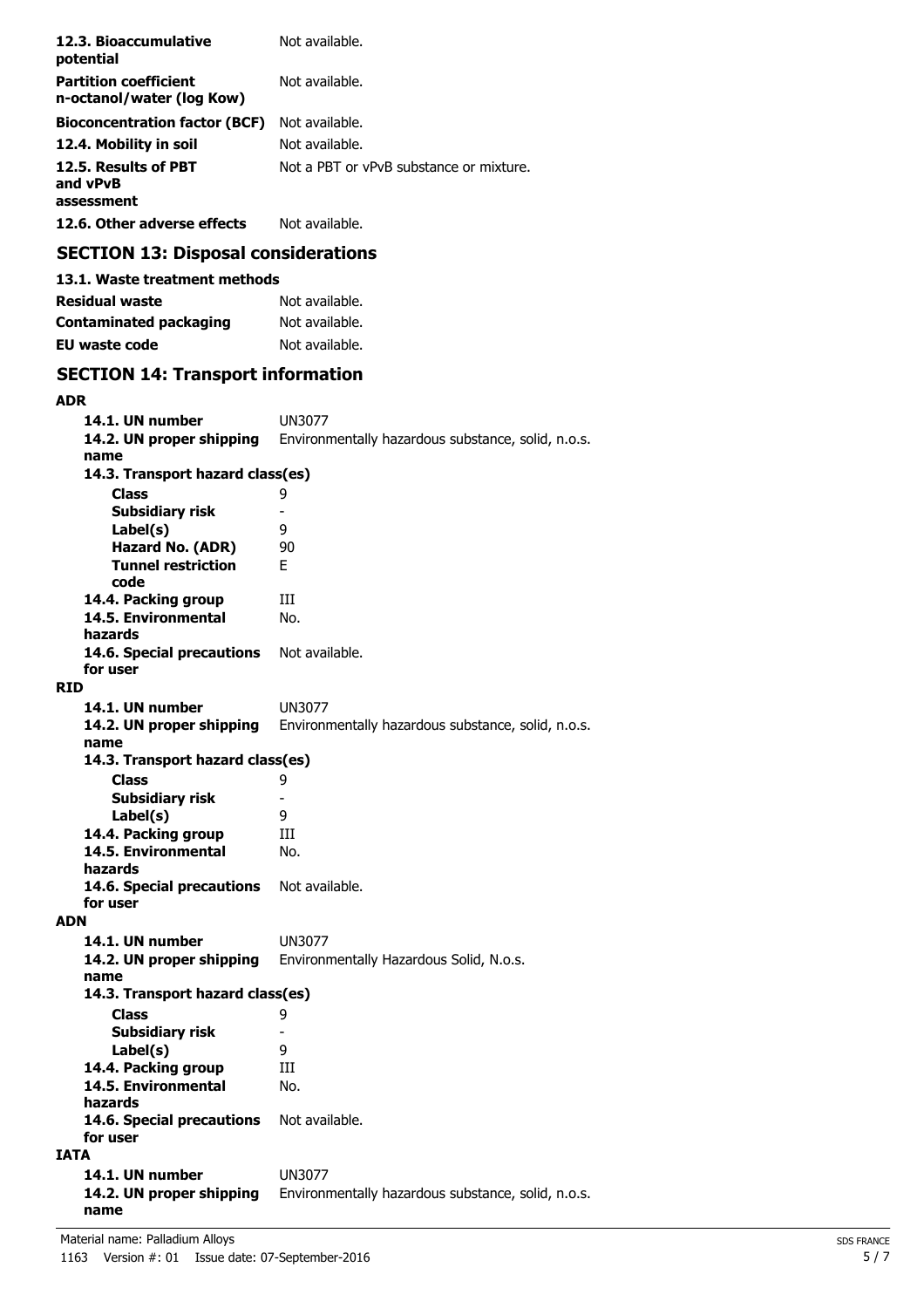**Class** 9 **14.3. Transport hazard class(es) Subsidiary risk 14.4. Packing group III 14.5. Environmental** No. **hazards ERG Code** 9L 14.6. Special precautions Not available. **for user Passenger and cargo** Allowed with restrictions. **aircraft Other information Cargo aircraft only** Allowed with restrictions. **IMDG 14.1. UN number** UN3077 **14.2. UN proper shipping** ENVIRONMENTALLY HAZARDOUS SUBSTANCE, SOLID, N.O.S. **name Class** 9 **14.3. Transport hazard class(es) Subsidiary risk 14.4. Packing group III Marine pollutant** No. **14.5. Environmental hazards EmS** F-A, S-F 14.6. Special precautions Not available. **for user ADN; ADR; IATA; IMDG; RID**



### **SECTION 15: Regulatory information**

**15.1. Safety, health and environmental regulations/legislation specific for the substance or mixture**

#### **EU regulations**

**Regulation (EC) No. 1005/2009 on substances that deplete the ozone layer, Annex I and II, as amended** Not listed. **Regulation (EC) No. 850/2004 on persistent organic pollutants, Annex I** Not listed. **Regulation (EU) No. 649/2012 concerning the export and import of dangerous chemicals, Annex I, Part 1 as amended** Not listed. **Regulation (EU) No. 649/2012 concerning the export and import of dangerous chemicals, Annex I, Part 2 as amended** Not listed. **Regulation (EU) No. 649/2012 concerning the export and import of dangerous chemicals, Annex I, Part 3 as amended** Not listed. **Regulation (EU) No. 649/2012 concerning the export and import of dangerous chemicals, Annex V as amended** Not listed. **Regulation (EC) No. 166/2006 Annex II Pollutant Release and Transfer Registry, as amended** Not listed. **Regulation (EC) No. 1907/2006, REACH Article 59(10) Candidate List as currently published by ECHA** Not listed. **Authorisations**